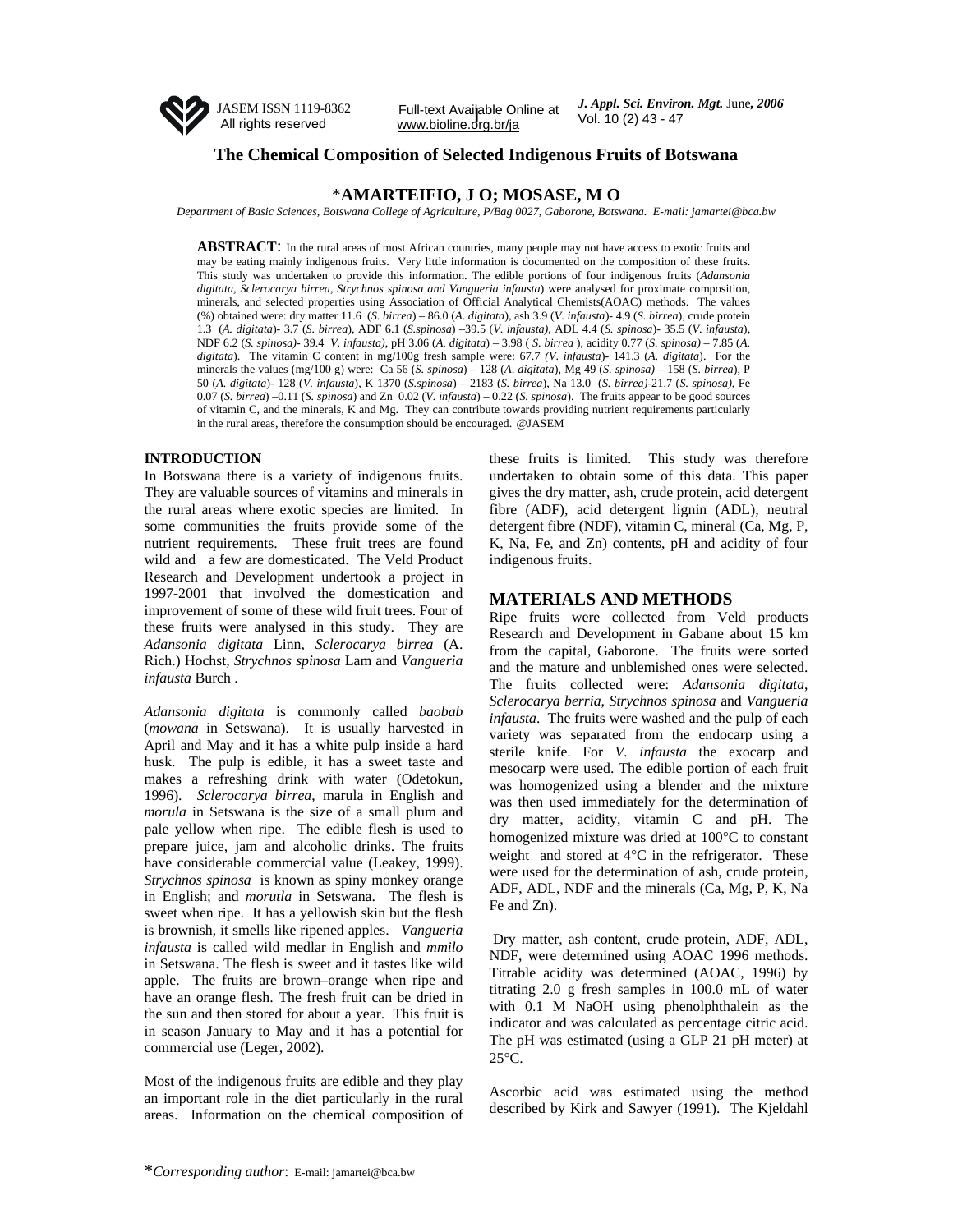method was used to analyse protein. Nitrogen was converted to crude protein using 6.25 factor. Digested samples used for the protein determination were used for the estimation of the minerals. The minerals determined were: Ca, Mg, P, K, Na, Fe and Zn. Ca, Mg, Fe and Zn were measured using a GBC 908 Atomic Absorption spectrophotometer. P was determined colourimetrically by the ammonium molybdate method using a Shimadzu ultraviolet – Visible spectrophotometer 1601 PC. K and Na were analysed using a Corning 410 flame photometer. For the ash content the samples (2.0 g) were heated in pre weighed crucibles in a muffle furnace (Labcon, Type RM7) for two hours at 600° C. ADF, ADL and NDF were determined using an ANKROM 200/220 fibre analyzer. All the analyses were carried out in triplicate and the mean calculated. The data was analysed using Analysis of Variance (ANOVA). Duncan's Multiple Range Test was used to compare

mean values. Significance was accepted at  $p \leq 0.05$ level.

### **RESULTS AND DISCUSSION**

Table one gives the details of the composition of the fruits. The dry matter content (%) varied from 11.6 for *S.birrea* to 86.0 in *A.digitata*. The pulp of *A.digitata* is less juicy than that of *S.birrea*. For *A.digitata* the value obtained in this study is in agreement with the 84% and 86.8% reported by FAO (1968) and Saka *et al*. (1992) respectively. However it is lower than the 95.3 cited by Murray *et al*. (2001). The dry matter for *S.birrea*, *S.spinosa* and *V.infausta*  is lower than the 26%, 53% and 26% obtained by Mateke (2001) for samples grown in Botswana. For *S. spinosa* and *V. infausta* our values are similar to the 22.1% and 26.5% respectively reported by Saka *et al*. (1992) for samples from Malawi. The dry matter content of *S.spinosa* and *V. infausta* were similar but significantly different from that of *A.. digitata* and *S. birrea*.

**Table 1**. Composition (%) and pH (25° C) of the fruits analysed.

| Fruit      | D M               | Ash              | C.P              | ADF               | Component<br>ADL  | <b>NDF</b>        | pH                | Acidity           | Vit C              |
|------------|-------------------|------------------|------------------|-------------------|-------------------|-------------------|-------------------|-------------------|--------------------|
| A.digitata | 86.0 a            | 4.6a             | 1.3d             | 16.2 <sub>b</sub> | 11.3c             | 13.1c             | 3.06c             | 7.85 a            | 141.3a             |
| S.birrea   | 11.6c             | 4.9a             | 3.7a             | 16.3 <sub>b</sub> | 13.7 <sub>b</sub> | 16.1 <sub>b</sub> | 3.98a             | 0.88c             | 128.3 <sub>b</sub> |
| S.spinosa  | 19.7 <sub>b</sub> | 4.6a             | 3.3 <sub>b</sub> | 6.1c              | 4.4d              | 6.2d              | 3.96a             | 0.77c             | 88.0c              |
| V.infausta | 23.5 <sub>b</sub> | 3.9 <sub>b</sub> | 3.0c             | 39.5 a            | 35.5a             | 39.4 a            | 3.38 <sub>b</sub> | 1.71 <sub>b</sub> | 67.7 d             |
| <b>MSE</b> | 2.69              | 0.20             | 0.16             | 0.89              | 0.52              | 0.63              | 0.01              | 0.158             | 2.00               |

D.M -dry matter, ADL -Acid detergent lignin, C.P -crude protein, ADF -Acid detergent fibre, NDF- neutral detergent fibre, MSE- Mean standard error. For each constituent, means with the same letters were not significantly different (p>0.05).

The latter had the highest ash content (4.9 %) and *V. infausta* the lowest (3.9%). The contents for *A.digitata*, *S. birrea* and *S. spinosa* were similar (p>0.05). The values obtained for *A*. *digitata*, *S. spinosa* and *V. infausta* are similar to the 5.0, 4.1, 3.4 respectively reported by Saka *et al*. (1994). For *A. digitata* the 1.98% reported by Odetokun (1996) for Nigerian species is lower than the 4.6 found in this study. However this value is similar to the 4.3 % reported by FAO (1968). The 4.9% found in this study for *S. birrea* is slightly lower than the 6.8 estimated by Murray *et al.* (200l) for wild samples from Tanzania.

The protein content (%) ranged from 1.3 for *A* d*igitata* to 3.7 for *S.birrea*. The protein content was

low, this is in accordance with the observation of Saka *et al.* (1994) that the protein contents of most fruits is less than 5%. For *A.digitata* the 1.3 assessed in this study is slightly lower than the 3.1, 2.5 and 2.2% reported by Saka *et al*. ( 1994), Murray *et al*. (2001) and FAO (1968) respectively. For *S. birrea* the value obtained is lower than 8.0 reported by Mateke (2001). However it is similar to the 3.6 reported by Murray *et al*. (20012). Also, for *S. spinosa* the 3.3% assessed in this study is lower than the 5.4 and 5.05 reported by Saka *et al*. (1994) and Mateke (2001) respectively. The concentration for *V. infausta* is similar to the 3.0 recorded by Mateka (2001) but lower than the 5.7 cited by Saka *et al*. (1994). Statistically the protein content of the fruits analysed weree significantly different.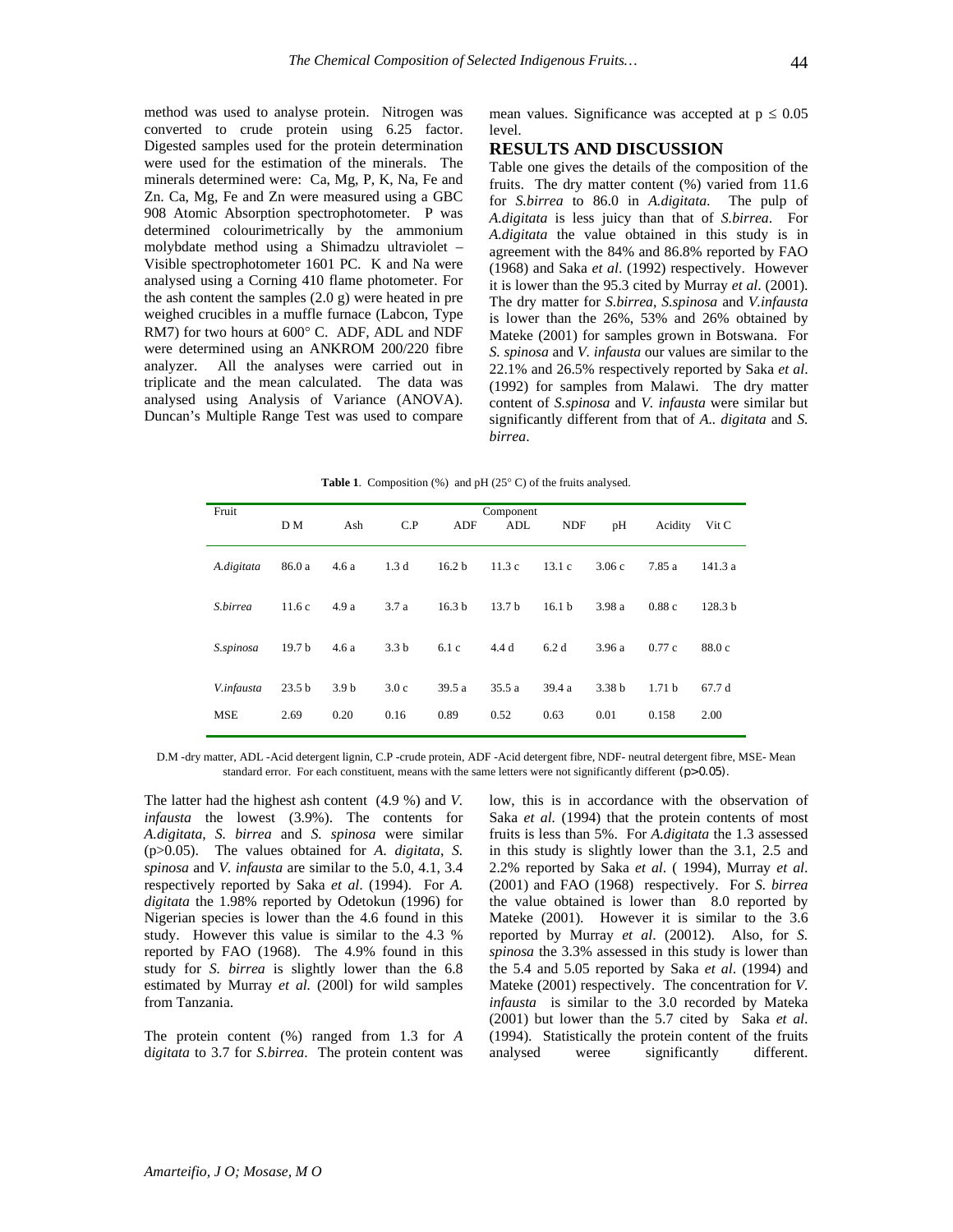| Fruit       | Mineral | (mg/100 g) |       |                   |      |                   |                   |  |  |
|-------------|---------|------------|-------|-------------------|------|-------------------|-------------------|--|--|
|             | Ca      | K          | Mg    | Na                | P    | Fe                | Zn                |  |  |
| A.digitata  | 128a    | 1866 b     | 121h  | 13.3 <sub>b</sub> | 50c  | $0.10$ ab         | 0.14 <sub>b</sub> |  |  |
| S birrea    | 94h     | 2183 a     | 158 a | 13.0 <sub>b</sub> | 69 h | 0.07c             | 0.13 <sub>b</sub> |  |  |
| S.spinosa   | 56 c    | 1370 d     | 49 d  | 21.7a             | 66 b | 0.11a             | 0.22a             |  |  |
| V. infausta | 124a    | 1683 c     | 99c   | 13.7 <sub>b</sub> | 128a | 0.09 <sub>b</sub> | 0.02c             |  |  |
| <b>MSE</b>  | 5.7     | 75         | 5.8   | 1.32              | 4.3  | 0.01              | 0.016             |  |  |

**Table 2**. Mineral contents of the fruits analysed

MSE: mean standard error. For each mineral, means with the same letters were not significantly different  $(p>0.05)$ 

The highest ADF, ADL and NDF were obtained in *V*. *infausta* and these values were significantly different from those obtained for the other fruits . The lowest levels for ADF, ADL and NDF were obtained in *S. spinosa*. These were also significantly different from those of the other fruits. The data indicate that *V . infausta* is an important source of fibre and could be utilized if a high fibre fruit is required. There were no literature values available for comparison.

The ascorbic acid concentrations varied from 67.7 (*V. infausta*) to 141.3 (*A.digitata*) mg/100 g on a fresh weight basis. The pulp in *A. digitata* is rich in ascorbic acid. The value for *A.digitata* is lower than the 337 mg/100 g and 270 mg/100 g cited by Eromosele *et al.* (1991) and FAO (1968) respectively. The ascorbic acid contents for *S.birrea*, *S.spionsa* and *V. infausta* are in agreement with the 127, 89, 68 respectively determined for samples from Botswana, Mateke (2001). Eromosele *et al*. (1991) obtained a higher value 403mg/100 g for *S.birrea*. Saka *et al.* (1992) reported lower values 19.9 and 16.8 for *S.spinosa* and *V.infausta* respectively. The levels of ascorbic acid depend on stage of maturity and ripeness of fruit (Eromosele *et al*. 1991). When compared with vitamin C levels of exotic and domesticated fruits such as apples (5mg/100g), oranges (50) and melon 50 (Kirk and Sawyer,1991), the fruits analysed are a rich source of this vitamin. *A. digitata* and *S. birrea* can contribute substantial amounts of ascorbic acid towards the dietary needs of the consumer. Vitamin C an anti-oxidant can reduce the incidence of diseases such as cancer. The ascorbic acid content for each fruit was significantly different  $(p< 0.05)$ .

The pH of aqueous extracts show that the edible portions of the fruits are acidic. The most acidic was *A.Digitata*. This may be responsible for the sour taste of the pulp. The pH value for the pulp of *A.digitata* , and *S. spinosa* are similar to the 3.30 and 4.01 respectively obtained by Saka *et al*. (1992). The *V.infausta* analysed by Saka *et al*. (1992) is more acidic, pH 2.18 than the samples of the same species analysed in this study. The pH value for *A.digitata* was significantly different from those of the other fruits.

*A. digitata* had the highest concentration of titrable acid and *S. spinosa* the lowest. The high level is consistent with the low pH and high ascorbic acid content in *A.digitata*. The level in *A.digitata* is significantly different from that of the other fruits analysed. That for *S.birrea* and *S. spinosa* are similar. The edible portions of these two fruits are not as acidic as the pulp of *A.digitata*

Nutritionally these fruits could contribute positively to the mineral intake, which is evident from the results presented in table 2. For the minerals, K was the most abundant element followed by Mg and Ca respectively. The levels of Fe and Zn were relatively low. The levels of K ranged from 1370 for *S.spinosa* to 2183 in *S.birrea*. The concentrations for *S.spinosa*, *V. infausta* and *A. digitata* are in line with the 1968.3, 1820.8 and 2836.4 mg/100 g reported by Saka *et al.* (1994). The K contents of the indigenous fruits is high in comparison with values  $(mg/100 g)$ reported for other fruits such as oranges 150, banana 400 and grapes 210 ( Holland *et al*. 1997).

The highest Ca level (128) was recorded for *A. digitata* while *S.spinosa* gave the lowest (56). The level for *A.digitata* is closely related to the 115.6 obtained by Saka *et al*. (1994) but lower than the 481 obtained by Glew *et al*. (1997) for samples from Burkina Faso. Also, it is more than the 60.0 cited by Eromosele (1991). These researchers reported lower Ca values for *S.birrea* (36.2). Our values for *S.spionsa* and *V. infausta* are more than the 14.9 and 13.2 respectively recorded by Saka *et al*. (1994). Statistically the Ca values for *V.infausta* and *A.digitata* were similar. The four fruits anaysed have more Ca than banana, *Musa paradisiaca* (7.0), ripe pawpaw, *Carica papaya* (15.80), mango, *Mangifera india* (14.0) and sweet orange, *Citrus sinensis* (33), Ihekoronye and Ngoddy (1985). The fruits analysed can serve as a good source of Ca.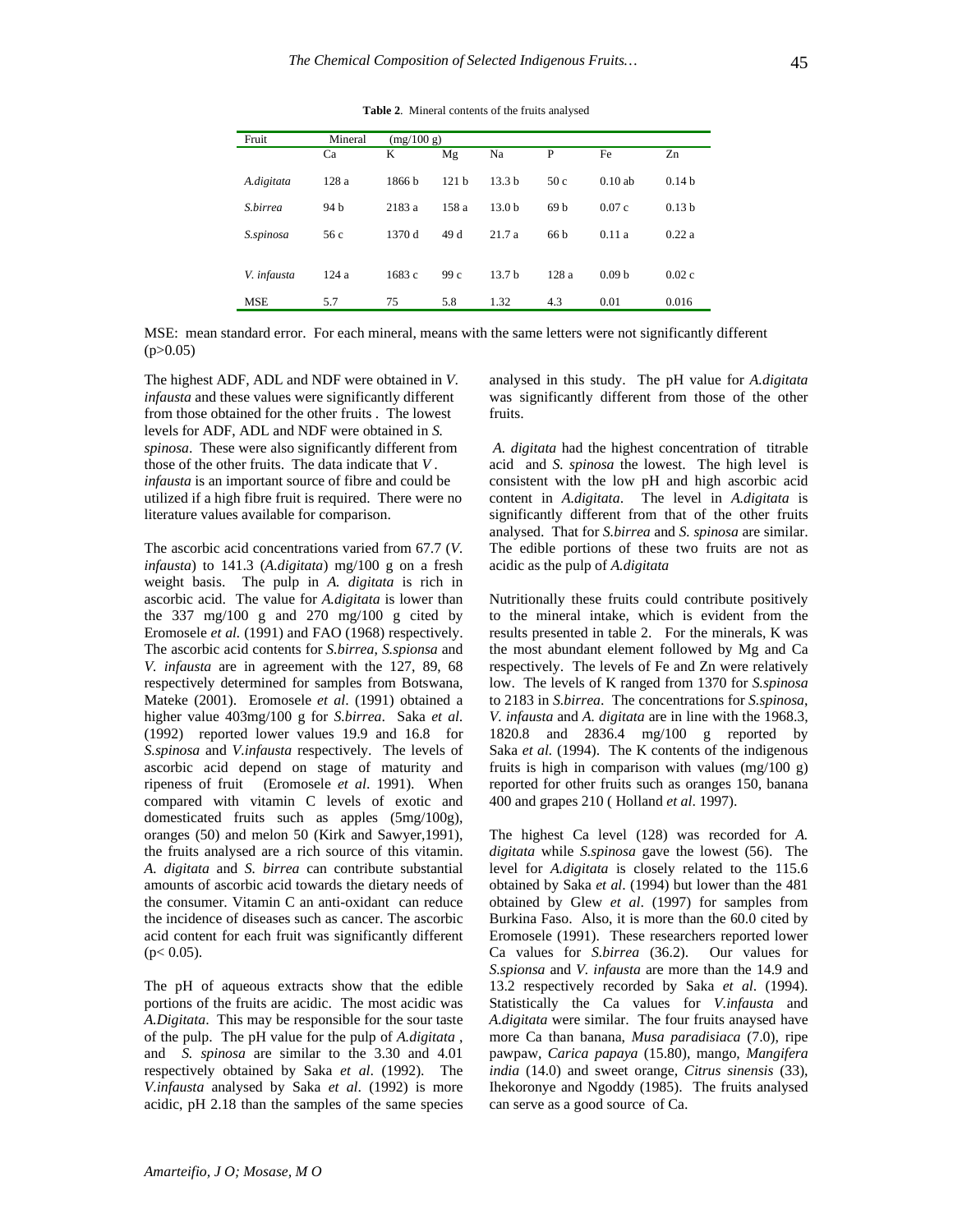46

The Mg values ranged from 49 (*S.spionsa*) to 158 (*S.birrea*). The concentrations for A. *digitata* and *S.spinosa* are closely related to the 209 and 43 respectively reported by Saka *et al*. (1994). The data obtained for *S.birrea* is in agreement with the 140.9 reported by Smith *et al.* (1996) for species from West Africa. Eromoselo *et al*. (1991) recorded a lower value of 31.9. Also, Saka *et al*. (1994) cited a value of 181 for *V. infausta,* this is more than the figure obtained in this study. For each fruit the Mg value was significantly different. These indigenous fruits are a good source of Mg compared to the value recorded for grapes (7) and oranges (10) (Holland *et al.* 1997).

With Na the values obtained ranged from 13.0 for *S.birrea* to 21.7 for *S.spinosa*. The results obtained for *A.digitata* and *S.spinosa* compare favourably to the 25.3 and 18.8 reported by Glew *et al.* and Saka *et al.* (1994) respectively. The Na content of *S.birrea* is more than the 1.52 obtained by Glew *et al*. (1997). For *V. infausta* our value was lower than the 24.3 recorded by Saka *et al.* (1994). The Na contents of *A.digitata*, *S.birrea* and *V.infausta* were similar but different from that of *S.spinosa*. Banana and oranges have lower Na contents, 1 and 3 respectively, (Kirk and Sawyer, 1991).

The P concentrations obtained ranged from 50 in *A.digitata* to 128 for *V.infausta*. The 118 for *A. digitata* reported by FAO (1968) is more than the value obtained in this study. Our value is similar to the 45 obtained by Saka *et al*. (1994). Samples from Nigeria have a P content of 5.0, Ermosele *et al*. (1991). For *S. birrea* the value obtained in this study is more than 18 reported by Ermosele *et al*. (1991) but less than the 264 obtained by Glew *et al.* (1997*)* for samples in Bukina Faso. The 108 reported by Saka *et al*. (1994) for *S.spinosa* is more than the value obtained in this study. However for *V.infausta* our value is more than the 82.3 obtained by Saka *et al*. (1994). The P contents for *S. birrea* and *S.spinosa* were similar but significantly different from those of the other fruits. The P content of these fruits is more than that of banana (40), sweet orange (23) and ripe paw paw (7.4), Ihekoronye and Ngoddy (1985).

The Fe composition of the fruits analysed ranged from 0.07 in *S.birrea* to 0.11 in *S. spinosa*. The Fe content of *A.digitata* is similar to that of *S.spinosa* and *V infausta* respectively but significantly different from *S.birrea*. The Fe value for *A.digitata* is similar to the 1.7 and 1.2 reported by Glew *et al.* (1997) and Smith *et al*(1996) respectively but lower then the 5.8 and 7.4 cited by Saka *et al.* (1994) and FAO (1968) respectively. The Fe contents for *S.birrea* is lower that the 2.49 cited by Glew *et al.* (1997). Also lower concentrations were determined in this study compared to the. 13.6 and 28.3 respectively reported by Saka *et al.* (1994) for *S.spinosa* and *V. infausta*

respectively. The Fe contents in these fruits are lower than those for banana  $(0.93)$ , ripe paw paw  $(0.40)$  and sweet orange (0.40), Ihekoronye and Ngoddy (1985). These fruits will have to be supplemented with fruits of higher Fe contents in order to meet Fe requirements amongst consumers.

The Zn values were from 0.02 for *V. infausta* to 0.22 for *S. spinosa*. The data obtained for *A.digitata* and *S. birrea* were similar but different from that of the other fruits. For *A. digitata* the values obtained in this study are similar to the 1.04 and 0.64 reported by Glew *et al.* (1997) and Odetokun (1996) respectively. For *S.birrea* our value is comparable to the 0.66 obtained by Smith *et al*. (1996) but slightly more than the 0.34 obtained by Eromosele *et al.*(1991). For *S.spinosa* and *V. infausta* there were no data available for comparison. With the exception of *V. infausta,* the Zn values of the fruits analysed compare favourable with those of oranges 0.1, banana 0.2 and grapes 0.1 (Holland *et al.* 1997). The values obtained in this study compared with other studies may be due to the different environment and methods of analysis.

*Conclusion*: The data indicate that the best source of: ascorbic acid and Ca is *A.digitata;* K and Mg is *S.birrea*; Fe and Zn is *S.spinosa* and P and fibre *V. infausta*. The study revealed that the fruits are good sources of K and Mg compared to existing domesticated fruits. Also, the vitamin C,Ca and P contents compare favourably with those of well established exotic fruits. The consumption of these fruits may help to overcome micronutrient deficiency that are prevalent in poor urban and rural areas.

*Acknowledgement*: We are grateful to Veld Product Research Institute for providing the samples and to Mr G Nthoiwa for analyzing the data. Also, we would like to thank the Botswana College of Agriculture for providing the funds.

### **REFERENCES**

- AOAC, (1996). Official methods of analysis.  $16<sup>th</sup>$ edn. Washington DC. Association of Official Analytical Chemists.
- Eromosele, I C; Eromosele, C.O and Kuzhkuzha M (1991). Evaluation of mineral elements and ascorbic acid contents in fruits of some wild plants. Plant foods for human nutrition 41:151-154.
- FAO, (1968). Food composition table for use in Africa. Food and Agricultural Organisation (FAO) of the United nations : Rome. http://www.fao.org/docrep/003/X6877E/X6877 E13.htm.
- Glew, R.H; VanderJagt D.J, Lockett C, Grivetti L.E, Smith G.C, Pastuszyn A and Millson M